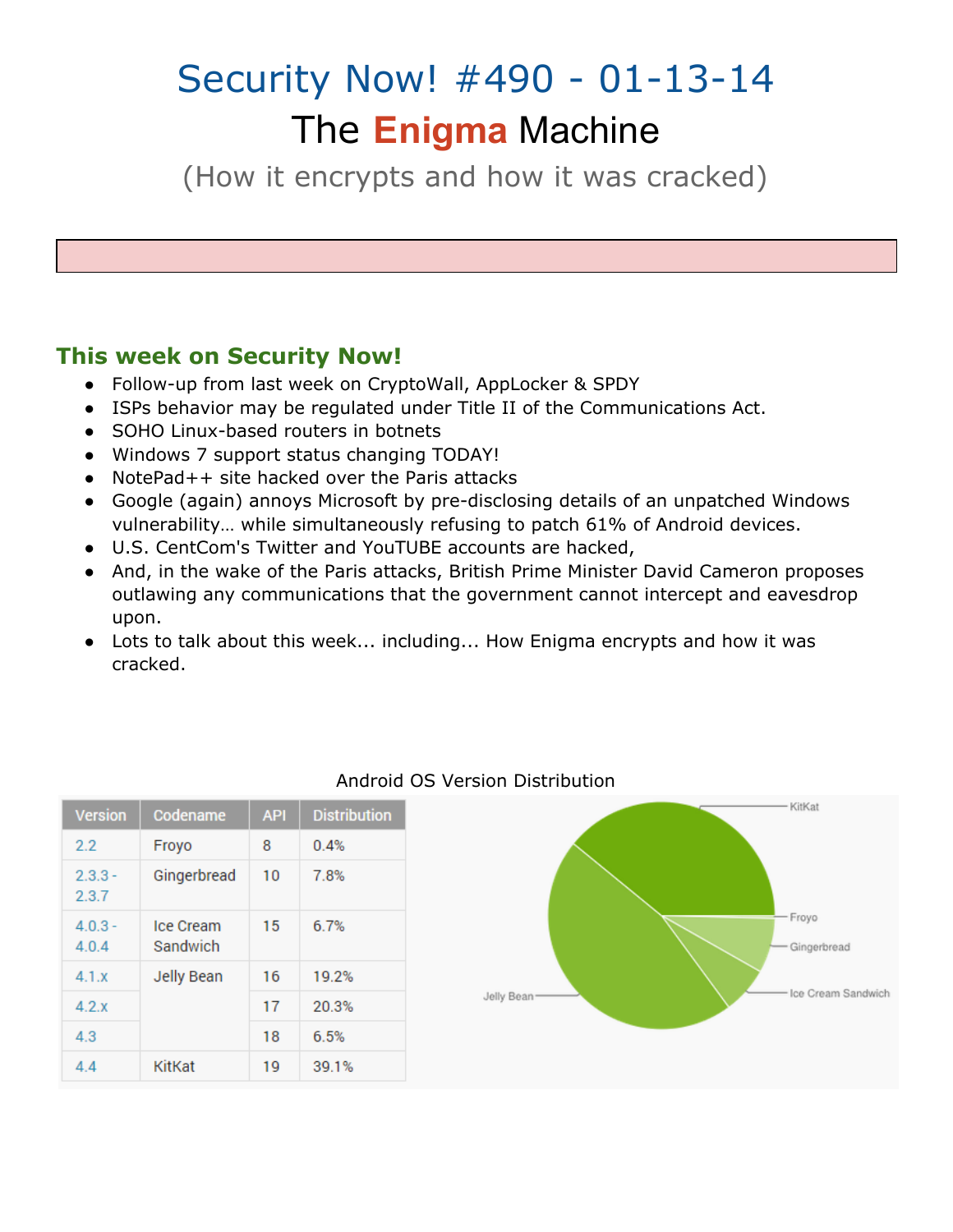## **Security News:**

#### **CryptoWall**

- Christian Alexandrov (@Diabolikkant)
- Non-Admin account can be recovered:
	- o if system protection and system restore run on all drives, including shadow copy services, on non-admin account, there is hope.
	- under non-admin account, crypto wall cannot see, delete or alter any shadow copies used by system restore and system protection.
	- remove malware, then login as admin, use the shadow explorer utility to restore previous versions, before infection.
	- access to read modify or delete shadow copies requires full disk access privilege, which non-admin do not have, but admin do have.

#### **Configuring AppLocker in Windows 7**

- Nathan Lamonski (@lamnat25) @SGgrc: You do not need MS ActiveDirectory / Group policy. For a workgroup machine you can use the local policy editor explained here howtogeek.com/howto/6317/blo…
- [http://www.howtogeek.com/howto/6317/block-users-from-using-certain-applications-wi](http://www.google.com/url?q=http%3A%2F%2Fwww.howtogeek.com%2Fhowto%2F6317%2Fblock-users-from-using-certain-applications-with-applocker%2F&sa=D&sntz=1&usg=AFQjCNHIq5GOPYajLfNd_vhtlixdHwfYwg) [th-applocker/](http://www.google.com/url?q=http%3A%2F%2Fwww.howtogeek.com%2Fhowto%2F6317%2Fblock-users-from-using-certain-applications-with-applocker%2F&sa=D&sntz=1&usg=AFQjCNHIq5GOPYajLfNd_vhtlixdHwfYwg)
- I replied with thanks for the tip, and Nathan replied:
	- @SGgrc: Thanks, I work IT in K12 Education and use Applocker. Love it. It helps with the malware situation big time.
- How-To Geek:
	- "Ensure a Windows PC Never Gets Malware By Whitelisting Applications"
	- Windows "Family Safety" -- like AppLocker but for all editions of Windows.
	- Windows 8 built in. / Windows 7 Install from Live Essentials Package
	- Has an unfortunate "Parent/Child" metaphor.
	- Appears to be managed through a webpage in the Microsoft domain?

#### **IE and SPDY:**

- [http://www.httpvshttps.com/](http://www.google.com/url?q=http%3A%2F%2Fwww.httpvshttps.com%2F&sa=D&sntz=1&usg=AFQjCNF70HM18pUxITfKRx83EfcMDjVcXQ)
- (Previously mentioned that SDPY was FF and Chrome only.)
- Internet Explorer 11 added support for SPDY version 3, but not for the Windows 7 version.
- A problem experienced by some users of Windows 8.1 and Internet Explorer 11 is that on initial loading, Google says "Page not found" but on reloading, it is fine. One fix for this is to disable SPDY/3 in Internet Options > Advanced.
- After version 11, IE will drop the support of SPDY, as it will adopt HTTP/2.
- HTTP/2
	- Is binary, instead of textual.
	- Is fully multiplexed, instead of ordered and blocking.
	- Can deliver parallelism over a single connection.
	- Uses header compression to reduce overhead.
	- Allows servers to "push" responses proactively into client caches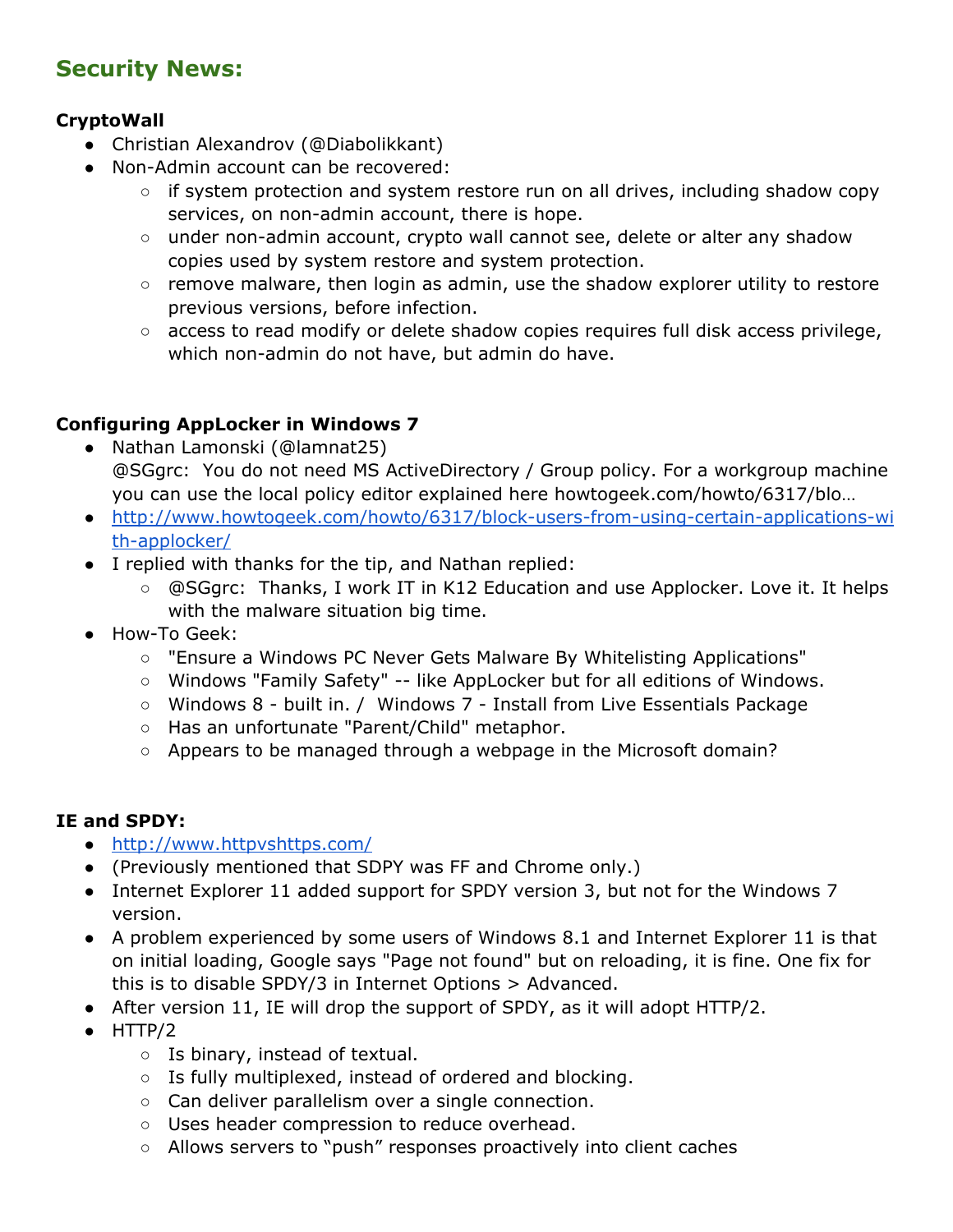#### **ISPs behavior may be regulated under Title II of the Communications Act.**

- [http://arstechnica.com/business/2015/01/title-ii-for-internet-providers-is-all-but-confir](http://www.google.com/url?q=http%3A%2F%2Farstechnica.com%2Fbusiness%2F2015%2F01%2Ftitle-ii-for-internet-providers-is-all-but-confirmed-by-fcc-chairman%2F&sa=D&sntz=1&usg=AFQjCNGDLvtANZbJST5e1gfoqYhDpKRyWw) [med-by-fcc-chairman/](http://www.google.com/url?q=http%3A%2F%2Farstechnica.com%2Fbusiness%2F2015%2F01%2Ftitle-ii-for-internet-providers-is-all-but-confirmed-by-fcc-chairman%2F&sa=D&sntz=1&usg=AFQjCNGDLvtANZbJST5e1gfoqYhDpKRyWw)
- During a one-on-one discussion with Consumer Electronics Association (CEA) President Gary Shapiro, FCC Chairman Tom Wheeler implied that Title II of the Communications Act will be the basis for new net neutrality rules governing the broadband industry. Title II allows the FCC to regulate telecommunications providers as common carriers, and President Obama urged the commission to use Title II to impose net neutrality rules that ban blocking, throttling, and paid prioritization.

#### **Lizard Squad's DDoS network largely powered by SOHO Routers**

- Router compromises move from novelty to mainstream.
- Used to attack PSN and Xbox Live over the holidays.
- [http://arstechnica.com/security/2015/01/ddos-service-targeting-psn-and-xbox-powered](http://www.google.com/url?q=http%3A%2F%2Farstechnica.com%2Fsecurity%2F2015%2F01%2Fddos-service-targeting-psn-and-xbox-powered-by-home-internet-routers%2F&sa=D&sntz=1&usg=AFQjCNHDfplpJz3GD7RFuu32d78938Cvcw) [-by-home-internet-routers/](http://www.google.com/url?q=http%3A%2F%2Farstechnica.com%2Fsecurity%2F2015%2F01%2Fddos-service-targeting-psn-and-xbox-powered-by-home-internet-routers%2F&sa=D&sntz=1&usg=AFQjCNHDfplpJz3GD7RFuu32d78938Cvcw)
- Linux-based DDoS bot and scanner for other devices.

#### **Notepad++ site hacked**

[http://notepad-plus-plus.org/](http://www.google.com/url?q=http%3A%2F%2Fnotepad-plus-plus.org%2F&sa=D&sntz=1&usg=AFQjCNFIZ0FKFBpTCl4RLaroVRpkTqoILw)



Simon Zerafa brought this to my attention via Twitter Then Jon M @Liquidretro @SimonZerafa @SGgrc I downloaded that last night on a new machine. It was strange... upon first launch it typed out a Charlie message. v6.7.4 "Je suis Charlie" Edition [http://notepad-plus-plus.org/news/notepad-6.7.4-je-suis-charlie-edition.html](http://www.google.com/url?q=http%3A%2F%2Fnotepad-plus-plus.org%2Fnews%2Fnotepad-6.7.4-je-suis-charlie-edition.html&sa=D&sntz=1&usg=AFQjCNEPPZELN0iP5tusnyvGZ1ko-b7joA)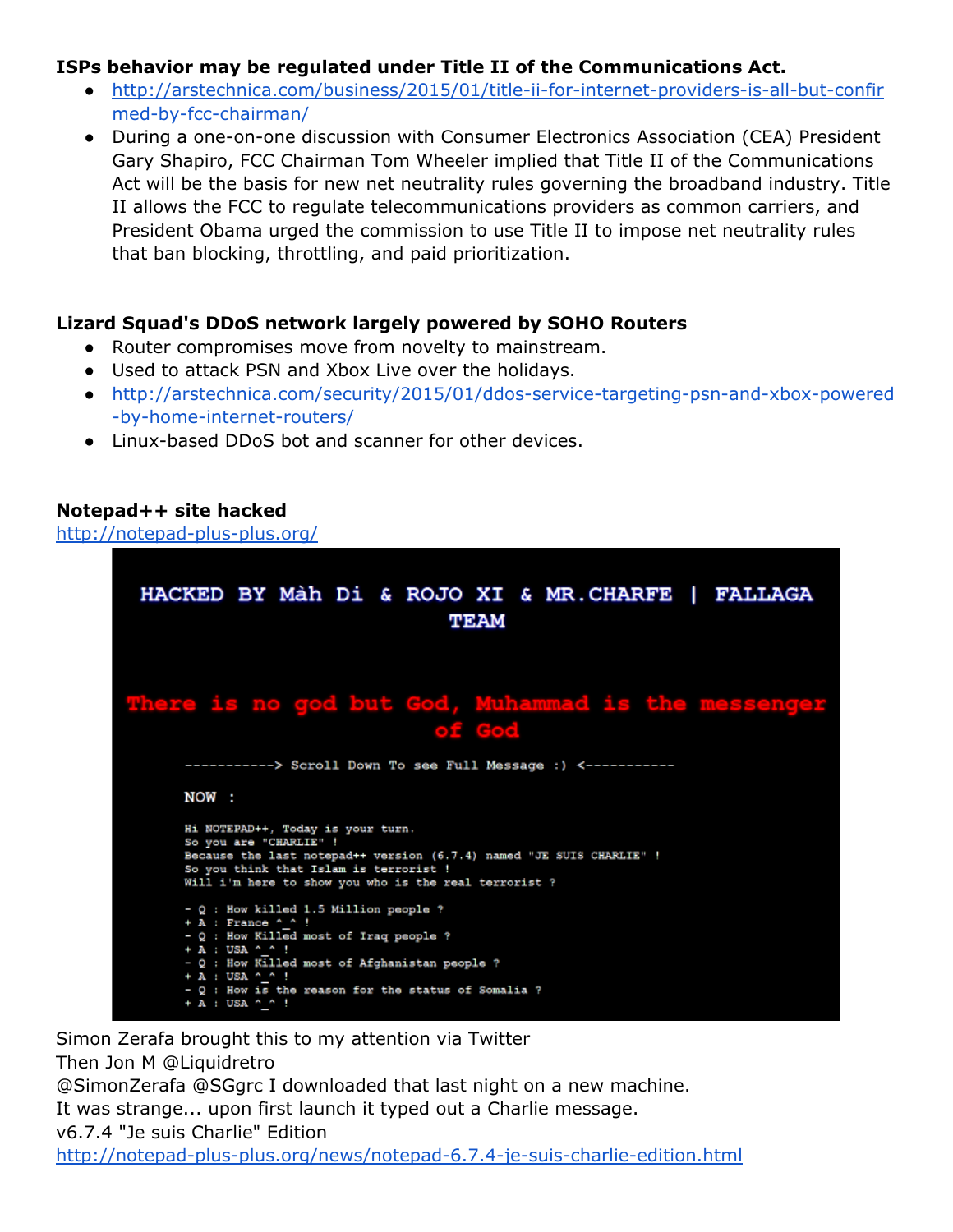#### **Windows 7 Support Status Changes Tomorrow (Wednesday)**

- [http://windowsitpro.com/windows-7/clarity-needed-windows-7s-proposed-end-life](http://www.google.com/url?q=http%3A%2F%2Fwindowsitpro.com%2Fwindows-7%2Fclarity-needed-windows-7s-proposed-end-life&sa=D&sntz=1&usg=AFQjCNGoP4qVJ8FRsW_vdaq9SgT6TFy4Bg)
- Win7 mainstream support ends 1/13/2015
- EXTENDED support runs through 1/14/2020.
- Losing:
	- No-charge incident support
	- Warranty claims
	- Design changes and feature requests
	- Non-security hotfixes
- Retaining:
	- Paid support (per-incident, per hour, etc.)
	- Security updates
	- Various online support resources
- **● Microsoft is again unhappy with Google over pre-releasing news of still-unpatched bug.**
- [http://siliconangle.com/blog/2015/01/12/microsoft-unhappy-with-google-again-for-rele](http://www.google.com/url?q=http%3A%2F%2Fsiliconangle.com%2Fblog%2F2015%2F01%2F12%2Fmicrosoft-unhappy-with-google-again-for-releasing-a-windows-8-1-vulnerability-two-days-before-patch%2F&sa=D&sntz=1&usg=AFQjCNH546Jy4W-P4fSDIMR8v3gFll5Oug) [asing-a-windows-8-1-vulnerability-two-days-before-patch/](http://www.google.com/url?q=http%3A%2F%2Fsiliconangle.com%2Fblog%2F2015%2F01%2F12%2Fmicrosoft-unhappy-with-google-again-for-releasing-a-windows-8-1-vulnerability-two-days-before-patch%2F&sa=D&sntz=1&usg=AFQjCNH546Jy4W-P4fSDIMR8v3gFll5Oug)
- Google's Bug Report:
- <https://code.google.com/p/google-security-research/issues/detail?id=123>
- Includes Proof-of-Concept batch file.
- Down at the bottom:
	- This bug is subject to a 90 day disclosure deadline. If 90 days elapse without a broadly available patch, then the bug report will automatically become visible to the public.
- Thread conversation dialog:
	- 11 Nov 2014
		- Microsoft confirmed that they are on target to provide fixes for these issues in February 2015. They asked if this would cause a problem with the 90 day deadline.
		- Microsoft were informed that the 90 day deadline is fixed for all vendors and bug classes and so cannot be extended. Further they were informed that the 90 day deadline for this issue expires on the 11th Jan 2015.
	- 11 Dec 2014
		- Microsoft confirmed that they anticipate to provide fixes for these issues in January 2015.
	- $\circ$  11 Jan 2014 (yesterday)
		- "Deadline exceeded automatically derestricting"
- Microsoft's not happy about any of this.
	- [http://blogs.technet.com/b/msrc/archive/2015/01/11/a-call-for-better-coordinate](http://www.google.com/url?q=http%3A%2F%2Fblogs.technet.com%2Fb%2Fmsrc%2Farchive%2F2015%2F01%2F11%2Fa-call-for-better-coordinated-vulnerability-disclosure.aspx&sa=D&sntz=1&usg=AFQjCNHcqxlTIGzDS2qCHWcY6PqeWWALoQ) [d-vulnerability-disclosure.aspx](http://www.google.com/url?q=http%3A%2F%2Fblogs.technet.com%2Fb%2Fmsrc%2Farchive%2F2015%2F01%2F11%2Fa-call-for-better-coordinated-vulnerability-disclosure.aspx&sa=D&sntz=1&usg=AFQjCNHcqxlTIGzDS2qCHWcY6PqeWWALoQ)
		- "A Call for Better Coordinated Vulnerability Disclosure"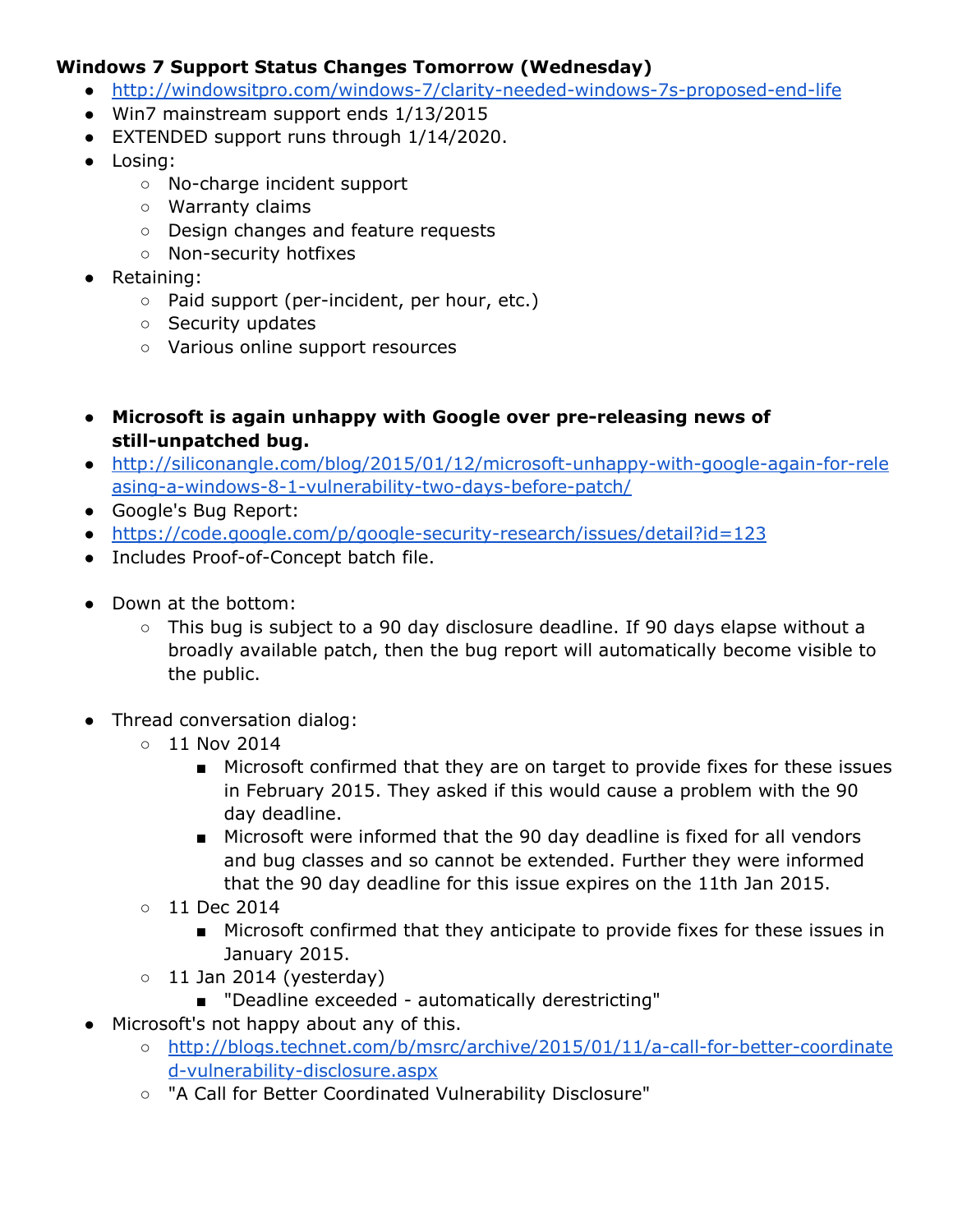#### **Google abandons pre-v4.4 Android Updates**

- Extreme Tech: "Google throws nearly a billion Android users under the bus, refuses to patch OS vulnerability" (61%)
- [http://mobile.extremetech.com/latest/222540-google-throws-nearly-a-billion-android-u](http://www.google.com/url?q=http%3A%2F%2Fmobile.extremetech.com%2Flatest%2F222540-google-throws-nearly-a-billion-android-users-under-the-bus-refuses-to-patch-os-vulnerability&sa=D&sntz=1&usg=AFQjCNHNYYH__h_4HDfuWvDlbl6RZxEkJQ) [sers-under-the-bus-refuses-to-patch-os-vulnerability](http://www.google.com/url?q=http%3A%2F%2Fmobile.extremetech.com%2Flatest%2F222540-google-throws-nearly-a-billion-android-users-under-the-bus-refuses-to-patch-os-vulnerability&sa=D&sntz=1&usg=AFQjCNHNYYH__h_4HDfuWvDlbl6RZxEkJQ)
- Yesterday, the Metasploit hacking kit was updated with 11 exploits effective against Android's WebView browser prior to version 4.4... and Google has clearly stated that it isn't going to fix any of them.
- The whole story is a bit more subtle than that, although it's not yet clear whether that will matter:
- From: [Security@Android.com](mailto:Security@Android.com)
	- $\circ$  If the affected version [of WebView] is before 4.4, we generally do not develop the patches ourselves, but welcome patches which accompany the report for consideration. Other than notifying OEMs, we will not be able to take action on any report that is affecting versions before 4.4... that are not accompanied by a patch.
- [https://community.rapid7.com/community/metasploit/blog/2015/01/11/google-no-long](https://www.google.com/url?q=https%3A%2F%2Fcommunity.rapid7.com%2Fcommunity%2Fmetasploit%2Fblog%2F2015%2F01%2F11%2Fgoogle-no-longer-provides-patches-for-webview-jelly-bean-and-prior&sa=D&sntz=1&usg=AFQjCNHJTLZIz08rojYipZ0RvkWjXLvPSg) [er-provides-patches-for-webview-jelly-bean-and-prior](https://www.google.com/url?q=https%3A%2F%2Fcommunity.rapid7.com%2Fcommunity%2Fmetasploit%2Fblog%2F2015%2F01%2F11%2Fgoogle-no-longer-provides-patches-for-webview-jelly-bean-and-prior&sa=D&sntz=1&usg=AFQjCNHJTLZIz08rojYipZ0RvkWjXLvPSg)

#### **Centcom's Twitter and YouTube accounts compromised**



● U.S. Central Command @CENTCOM · 14 hours ago We're back! CENTCOM temporarily suspended its Twitter account after an act of cybervandalism. Read more: [http://www.centcom.mil/en/news/articles/statement-from-u.s.-central-command-regar](http://www.google.com/url?q=http%3A%2F%2Fwww.centcom.mil%2Fen%2Fnews%2Farticles%2Fstatement-from-u.s.-central-command-regarding-twitter-youtube-compromise&sa=D&sntz=1&usg=AFQjCNFQwh3fbxXZpbZ9udC8F9SDdKyGJA) [ding-twitter-youtube-compromise](http://www.google.com/url?q=http%3A%2F%2Fwww.centcom.mil%2Fen%2Fnews%2Farticles%2Fstatement-from-u.s.-central-command-regarding-twitter-youtube-compromise&sa=D&sntz=1&usg=AFQjCNFQwh3fbxXZpbZ9udC8F9SDdKyGJA)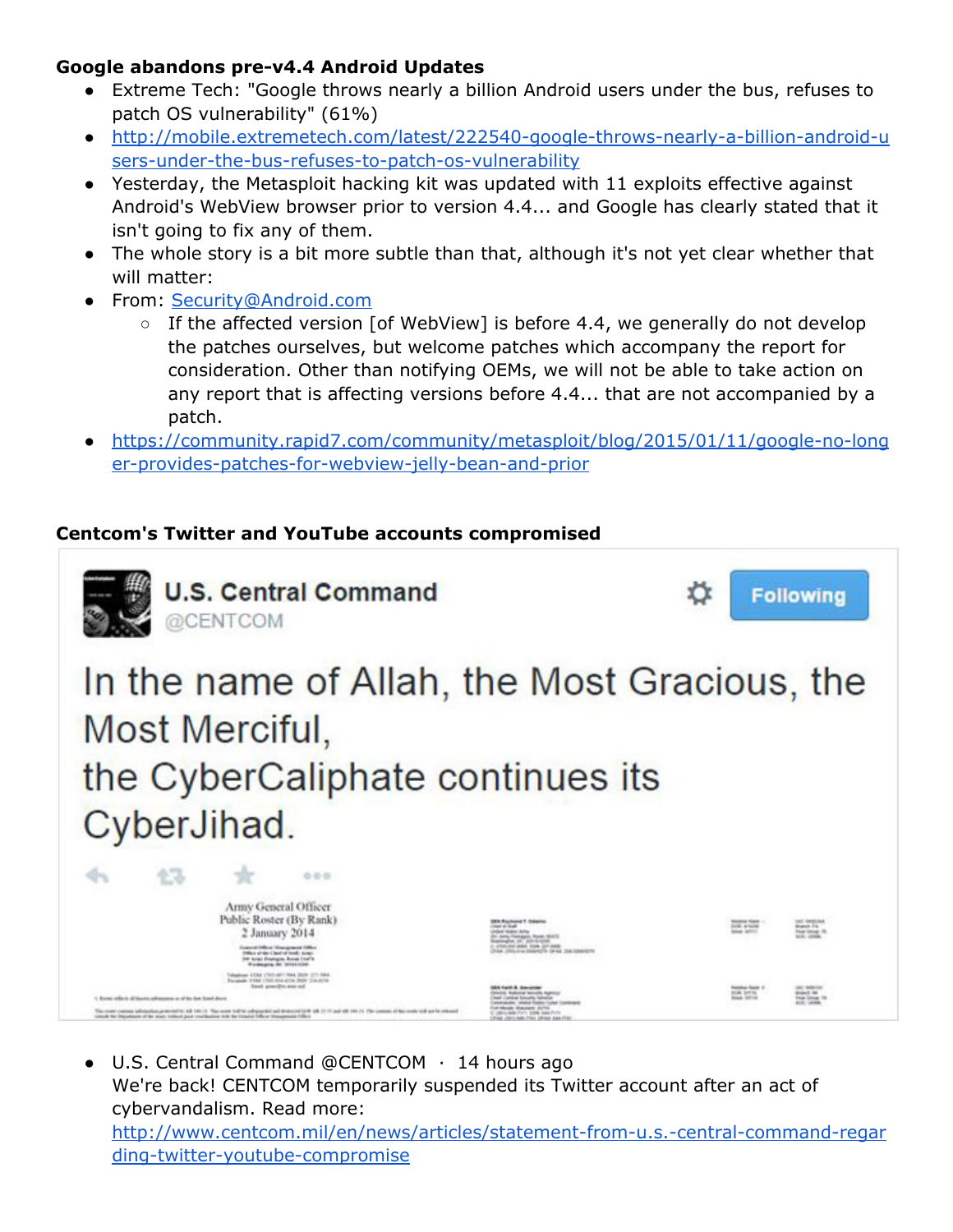○ <quote> TAMPA, Fla. - Earlier today, U.S. Central Command's Twitter and YouTube sites were compromised for approximately 30 minutes. These sites reside on commercial, non-Defense Department servers and both sites have been temporarily taken offline while we look into the incident further. CENTCOM's operational military networks were not compromised and there was no operational impact to U.S. Central Command. CENTCOM will restore service to its Twitter and YouTube accounts as quickly as possible. We are viewing this purely as a case of cybervandalism.

#### **David Cameron says new online data laws needed**

- Leo: Could you please play this 60-second video into the podcast:
	- [https://www.youtube.com/watch?v=u\\_kqM0gn63M](https://www.youtube.com/watch?v=u_kqM0gn63M)
- "David Cameron says new online data laws needed"
	- [http://www.bbc.com/news/uk-politics-30778424](http://www.google.com/url?q=http%3A%2F%2Fwww.bbc.com%2Fnews%2Fuk-politics-30778424&sa=D&sntz=1&usg=AFQjCNHe9GzA7ToWF9vLrI9yB97tplU3BA)
- David Cameron: "We must not allow terrorists safe space to communicate with each other"
- David Cameron has promised a "comprehensive piece of legislation" to close the "safe spaces" used by suspected terrorists to communicate online with each other.
- Speaking at an event in the East Midlands, Mr Cameron said he recognised such powers were "very intrusive" but he believed that they were justified to counter the growing threat to the UK, as long as proper legal safeguards were in place.
- The Independent:
	- [http://www.independent.co.uk/life-style/gadgets-and-tech/news/whatsapp-and-s](http://www.google.com/url?q=http%3A%2F%2Fwww.independent.co.uk%2Flife-style%2Fgadgets-and-tech%2Fnews%2Fwhatsapp-and-snapchat-could-be-banned-under-new-surveillance-plans-9973035.html&sa=D&sntz=1&usg=AFQjCNGOVGLXoPZt20SNjStEVCvF1vFEQg) [napchat-could-be-banned-under-new-surveillance-plans-9973035.html](http://www.google.com/url?q=http%3A%2F%2Fwww.independent.co.uk%2Flife-style%2Fgadgets-and-tech%2Fnews%2Fwhatsapp-and-snapchat-could-be-banned-under-new-surveillance-plans-9973035.html&sa=D&sntz=1&usg=AFQjCNGOVGLXoPZt20SNjStEVCvF1vFEQg)
	- "WhatsApp and iMessage could be banned under new surveillance plans"
	- In wake of Paris shootings, Prime Minister wants to ban encryption that government can't read in extreme situations.

### **SpinRite**

Date: Thu, 08 Jan 2015 08:13:05 -0800 From: "JS Cube" via "Shaw" in Canada..

Hello GRC peeps.

This is not a query, but a testimonial. I wanted to leave one on your site, but I couldn't find a link to do so. You may not care, but I 'd like to leave a testimonial anyway.

I had an old but working hard drive that had bad sectors in it, which made it fail any previous attempts to clone it. Your product was my last resort, and it saved me a LOT of time reloading everything into my new SSD. I was able to clone my old hard drive, no problem. (I'm sure you hear this all the time) Thanks!!!

I love your product. It's f@@n' awesome.

Best Regards, JSC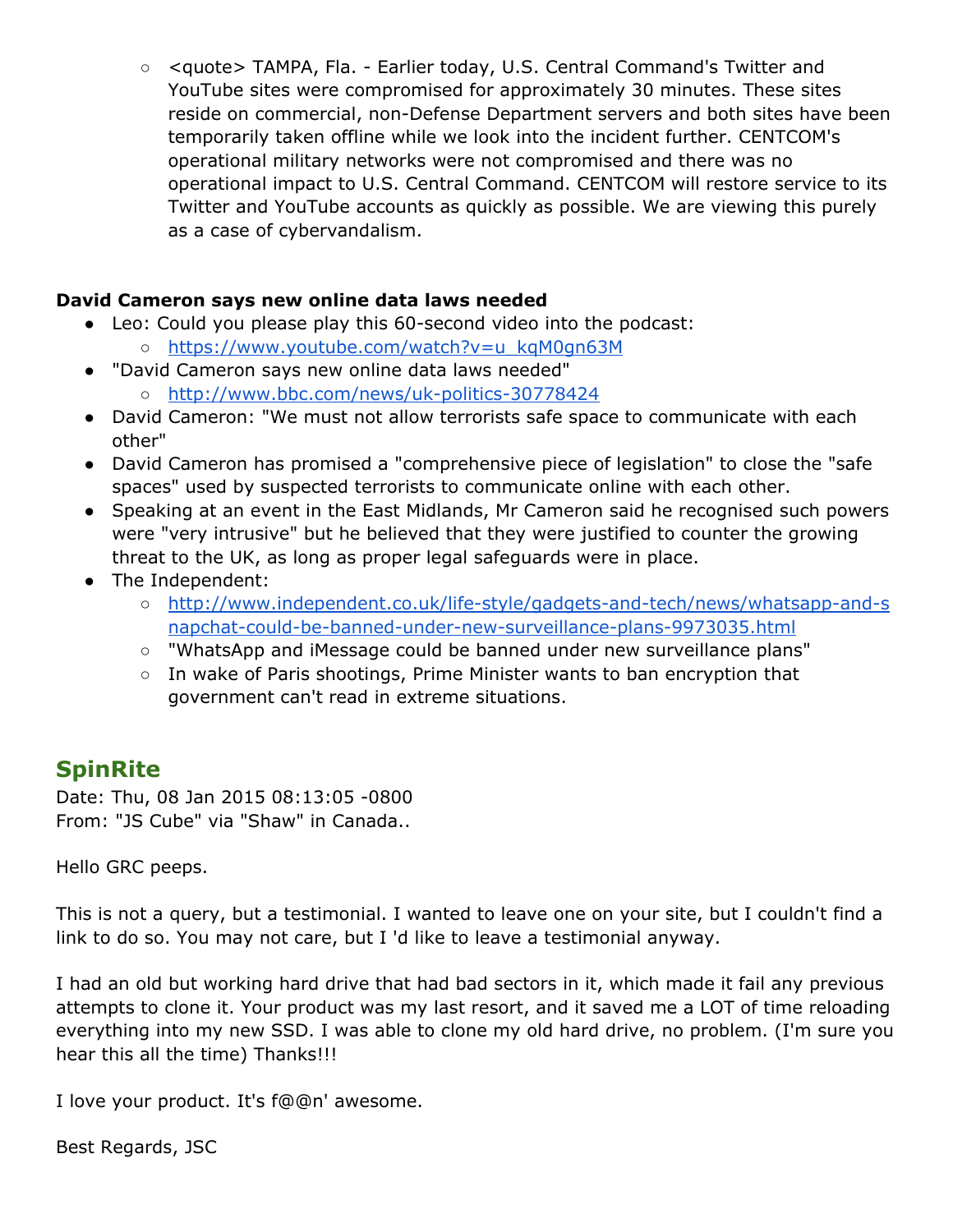# **The Enigma Machine**

# How it encrypts and how it was cracked



#### **History:**

- "Cryptography" jumped into the machine age near the end of WWI with the invention of so-called "rotary electro-mechanical enciphering machines."
- Shortly after WWI, a German inventor, Arthur Scherbius, developed and patented a machine for the commercial market. He called his machine: Enigma.
- First Enigma machines were commercially produced by a German inventor.
- Encryption was in the air and "code wheel machines" were simultaneously invented in many other countries.
- The original commercial Enigma \$30,000 machine was too expensive for most businesses.
- Germany had been surprised and infuriated to learn that their "unbreakable" codes used during WWI were being routinely cracked and read by everyone.
- So Germany started using Enigmas.
- For Polish Intelligence -- stuck in the middle, bracketed by Russia and Germany knowing what was on the minds of both foreign powers was crucial... so they employed the talents of a trio of mathematicians -- probably the first true mathematical cryptanalysts.
- As more and more "Enigma"-encrypted messages began appearing, German communications began going dark.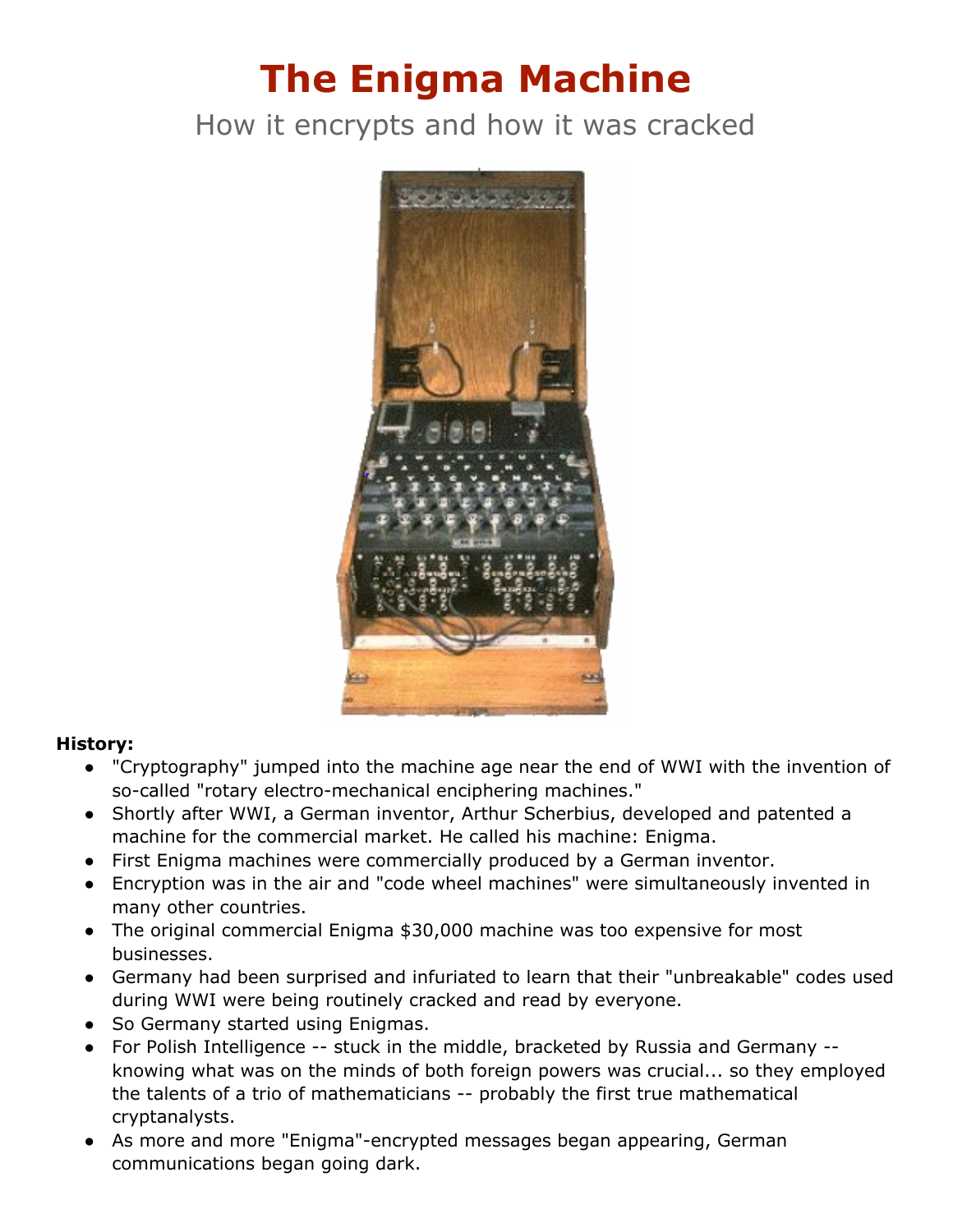- They first REVERSE ENGINEERED their own Enigma machines purely from intercepted communications.
- Then THEY invented the first "Bomba" to automate the cracking problem.
- But before long, something else changed, so that even their early machine-enhanced crypto was no longer effective. It had gotten beyond them.
- So just as WWII was breaking out, they transferred their knowledge to British Intelligence and fled Poland.
- Alan Turing and Gordon Welchman designed their own "Bomba" from scratch. It is similar to the previous Polish Bomba only in that they are both rotary electromechanical machines. They worked on entirely different cryptanalytical principles.
- The Polish Bomba relied upon the German practice of transmitting the "per-message" settings of the machine -- twice -- at the beginning of every message. This always made it fragile because the Germans might change that practice at any time... and they did in May of 1940... rendering the Polish designed Bomba useless.
- Poland's cryptographers DID provide the internal wiring of the machine and a proof-of-concept of a functional code breaking machine.

#### **Hardware:**

- Keyboard & Lights
	- 26 keys (QWERTZ) and 26 lights
	- No upper or lower case, numbers, punctuation, or space.
	- "X" used as end-of-sentence
	- Numbers were encoded by assigning digits to the top row of keys and prefixing any string of digits with a "Y".
- Rotors
	- 4 inches in diameter 26 spring-loaded pins on the right, 26 contact pads on the left.
	- $\circ$  Total of 5 (I, II, III, IV, V), choose any three.
	- Can not only each be set to any of 26 positions, but interchanged.
	- Modified Odometer-like motion: "Fast", "Middle" and "Slow" rotors.
- Reflector
	- 26 contacts containing 13 cross-connection wires in a fixed but arbitrary configuration.
- Rings
	- 26-position notched rings which determine when the rotor to the left will be stepped.
- Plugboard
	- 26-positions filled at random by ten connector-terminated cables.
	- Interchanges the connections between the keyboard and lights, and the scrambler system.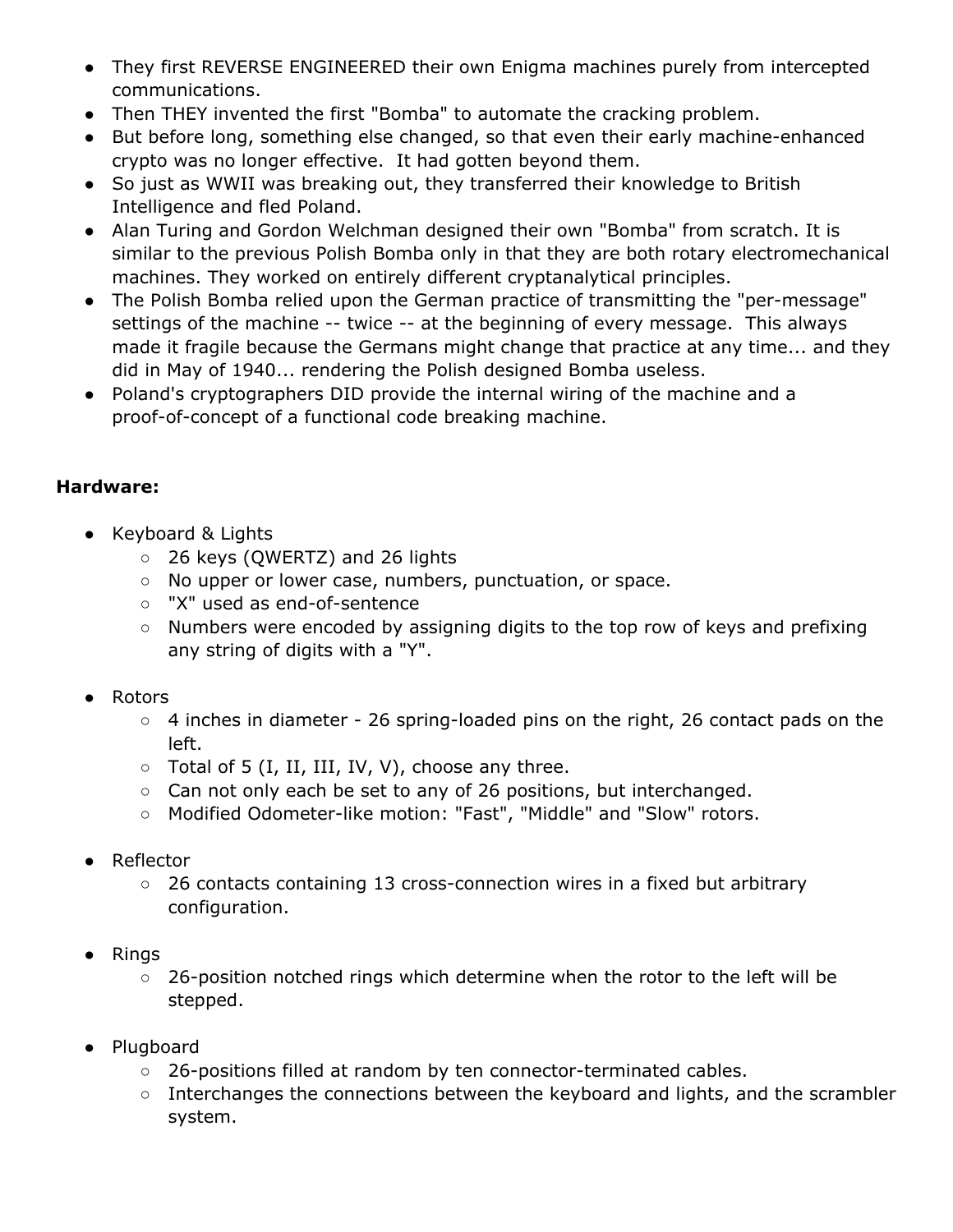

© 2006, by Louise Dade

#### **Complexity:**

- Rotor choice and arrangement:  $5x4x3 = 60$
- Ring setting:  $26x26 = 676$  (righthand rotor's ring had no one to affect.)
- Initial Rotor Settings:  $26x26x26 = 17,576$
- Plugboard had the largest complexity, over 150,738,274,937,300
- $\bullet$  60 x 17576 x 676 x 1.507382749373 x 10^14 = 1.074586873273 x 10^23
- One Hundred Sextillion 100,000 Billion Billion
- The task of the cryptanalyst was to determine which \*ONE\* from among that tremendous number of settings had been chosen FOR THAT DAY.

#### **German Enigma Daily Setup Codebook:**

- Rotor order: IV, I, V
- Ring Setting: 23, 02, 17
- Plug Board: AR KT MW LC XD EJ ZB UY PS HN
- Starting Pos: TXM